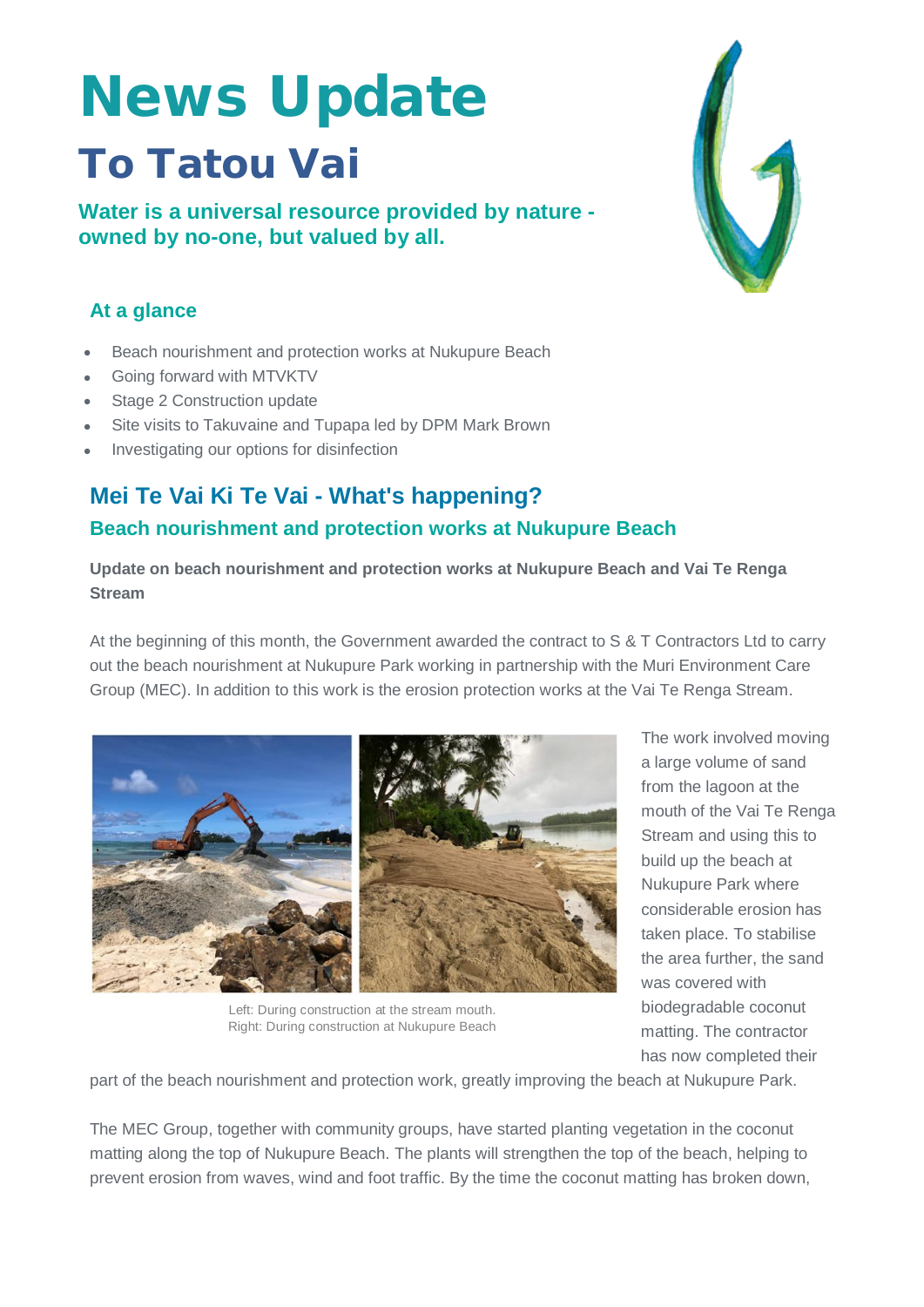the plants and trees should be well established and will help to reduce the effects of the waves from eroding the beach. The MEC Group expects to complete the planting by early March 2019.



Nukupure Beach before and after

Removing the sand at the mouth of the stream and building erosion protection to the south side of the stream will improve the water flow in this area, reducing the build-up of algae in this part of the lagoon.

#### **Going forward with MTVKTV**

On 19 February, the PMU facilitated a workshop at the USP Centre to review the plans for the Mei Te Vai Ki Te Vai Project with Government representatives and environmental NGOs. The workshop provided an opportunity to discuss and debate the four key work streams for the project environmental, engineering, engagement and finance. Wide representation by Government authorities and interest groups helped ensure the project objectives and process were thoroughly tested. We





captured many useful suggestions and translated this into actions through a set of recommendations to MFEM.

The sequence of key steps required for the project business case and Government decision on a preferred option were particularly relevant. Once approved, the PMU will share this with the public in our upcoming meetings.

We also discussed the work needed to progress an environmental impact assessment (EIA) for the preferred option, along with issues of concern for assessment by environment NGOs. Overall, the workshop helped clarify next steps for the project, and it was especially pleasing to have a lot of constructive debate, and useful opportunities identified.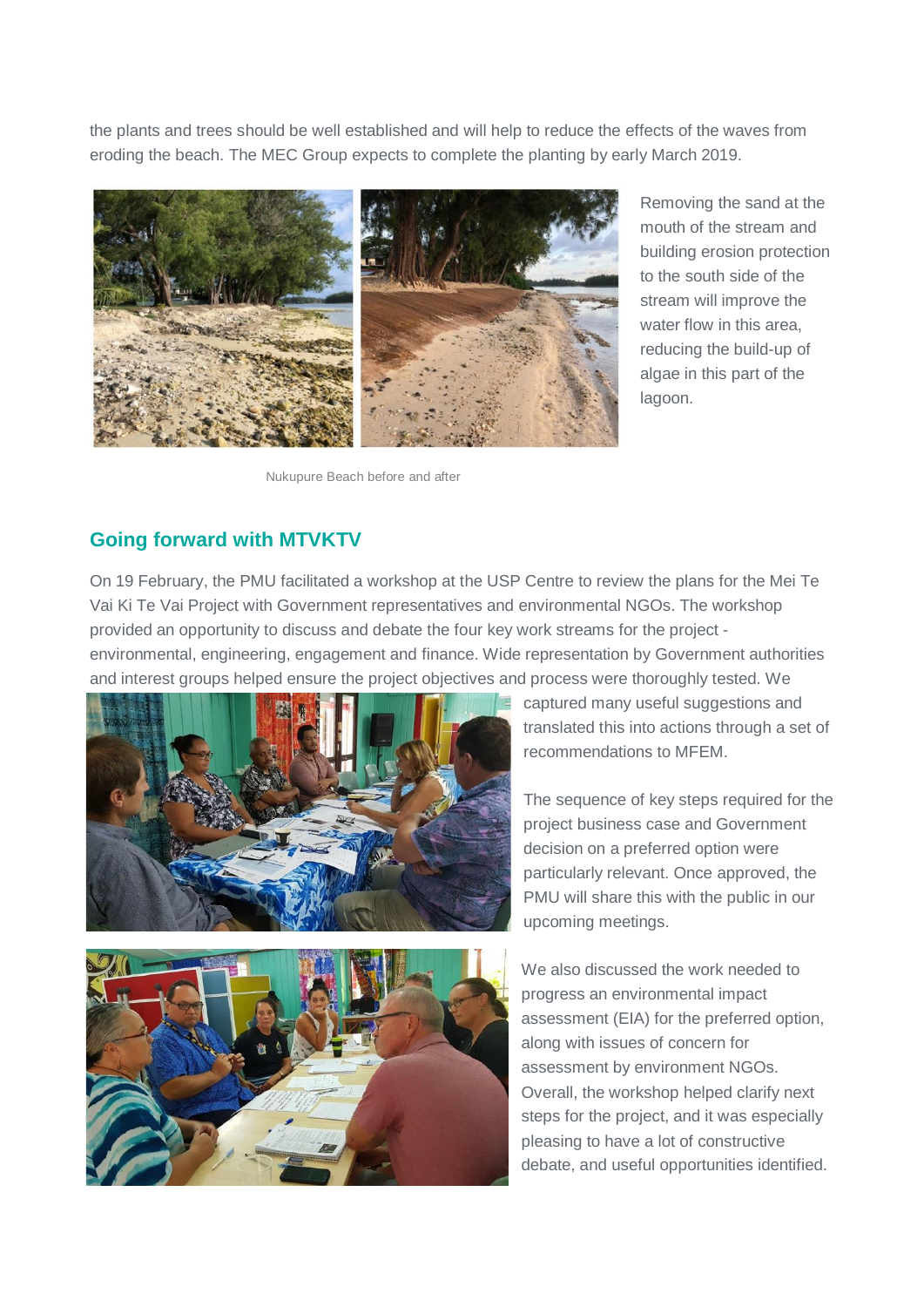# **Te Mato Vai - What's happening? Stage 2 Construction Update**

**Key milestones achieved, by the end of January 2019:**

- We have completed 49% of the project since commencing in March 2018.
- We have laid 6,558m of trunk main.
- Construction has commenced at 9 of the 10 sites.

#### **When will sites be commissioned?**

- Turangi, Avana and Matavera are scheduled to be commissioned in May/June 2019
- Takuvaine, Ngatoe and Tupapa are scheduled to be commissioned in July/August 2019
- Papua, Totokoitu, Avatiu and Taipara to be commissioned October/November 2019

To commission a site, all components must be functioning. The above dates may or may not represent the completion of all water quality aspects of the project – those may be implemented towards the end of 2019. There may be some minor construction works left to be finished post commissioning dates above, such as landscaping, but the site will generally be operating as intended.

We anticipate the construction to be completed by the end of December 2019.

There are currently 91 McConnell Dowell staff on the project excluding subcontractors. 73 members of staff are of Cook Island nationality. 12 of those came home to Rarotonga to work on the project.

McConnell Dowell have engaged local subcontractors including:

- Mike Rennie Builders concrete supply and concrete works
- T&M Heather aggregate supply and plant hire
- G&S plant hire
- S&T plant hire
- Landholdings civil and pipeline works

## **Site visits to Takuvaine and Tupapa led by DPM Mark Brown**

At the beginning of this month, Deputy Prime Minister Hon. Mark Brown led a team up to the Takuvaine and Tupapa sites to check on the progress of construction. Construction started on these sites in September and October 2018 respectively.

The minister was very impressed by the progress made at Takuvaine. At the last site visit just before Christmas the concrete was being poured for the settlement tank: "Now we can see the tank is almost completed and work is now commenced on filtration" said the DPM.